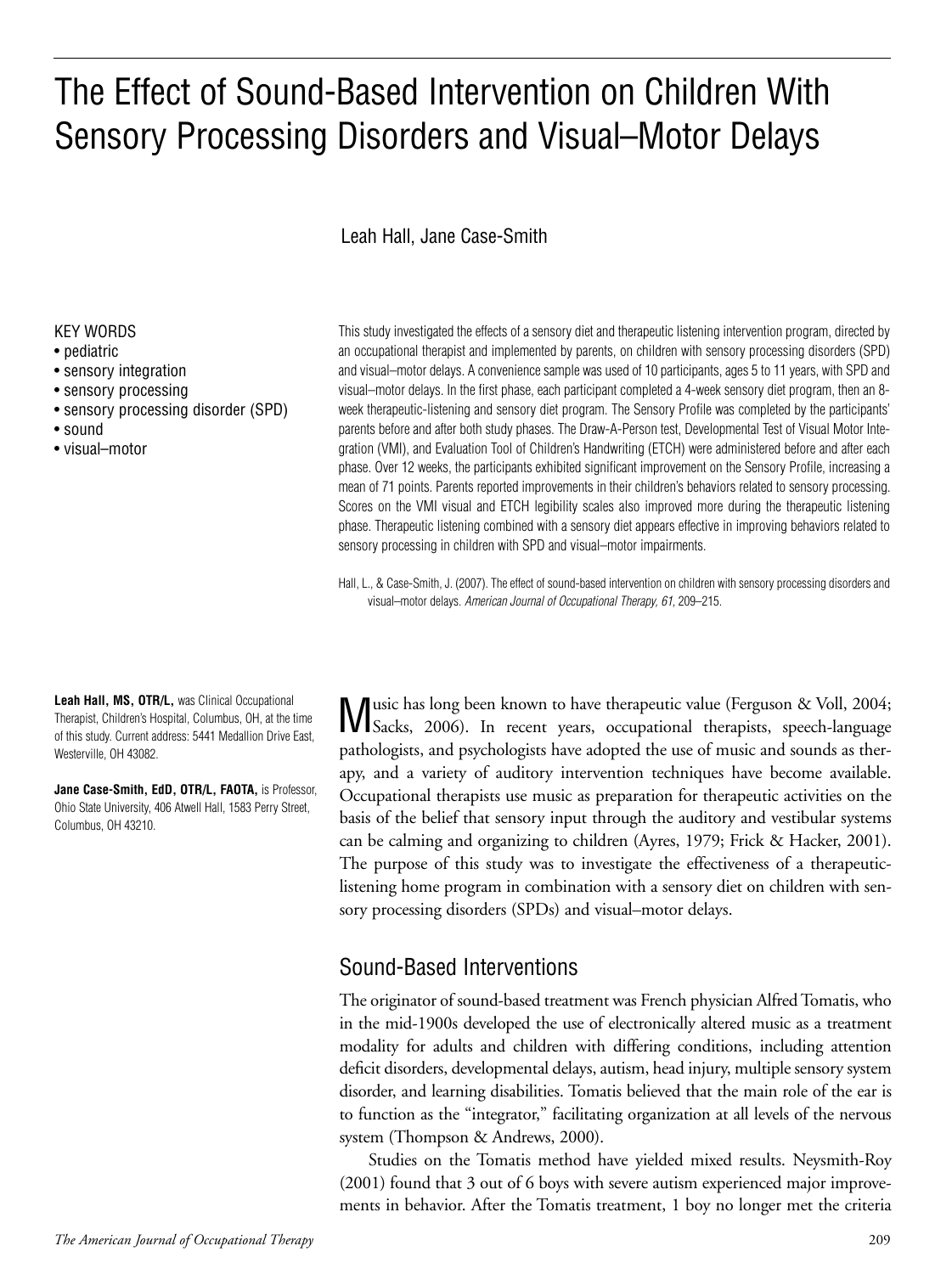for an autism diagnosis, 2 boys showed behaviors indicative of mild autism, and 3 boys continued to exhibit behaviors in the severe autism category. For 5 of the 6 boys, positive changes also were seen in the pre-linguistic areas (i.e., adaptation to change, listening response, nonverbal communication, emotional response, activity level). Kershner, Cummings, Clarke, Hadfield, and Kershner (1990) compared a group of children with learning disabilities who received treatment using the Tomatis approach in school and a control group of children with learning disabilities who received only direct instruction and found no differences in achievement gains at 1-year follow-up.

In the early 1960s, Guy Berard, who worked with Tomatis, developed another method of sound treatment, Auditory Integration Training (AIT), which was based on some of the Tomatis principles (Rimland & Edelson, 1994). AIT uses electronically enhanced popular or classical music that distorts or modulates sound frequencies at random intervals for random periods. AIT is typically used to correct hypersensitive or distorted hearing. This clinicbased treatment consists of 10 hours of listening to modulated music in 20 half-hour intervals over 10 consecutive days (Rimland & Edelson, 1995).

Research on AIT has produced mixed results as well. Some studies showed that children treated with AIT demonstrated fewer aberrant behaviors (Rimland & Edelson, 1994, 1995). Gillberg, Johansson, Steffenburg, and Berlin (1997) applied AIT to 9 children with autism. Changes in behavior were not observed other than a reduction in sensory problems as rated on the Autism Behavior Checklist (Krug, Arick, & Almond, 1980). Bettison (1996) completed a large randomized controlled trial using 80 children with autism and sound hypersensitivities. One group (*n* = 40) received filtered or modulated music, and the other  $(n = 40)$  received unprocessed music. When assessed 1 month after the listening treatment, both groups made clinically important but equal improvements on tests of behavior, verbal and performance intelligence, and language. A study by Mudford, Cross, Breen, and Cullen (2000) of 16 children with severe autism, using a crossover design, did not support AIT (twenty 30-min sessions). Mudford and colleagues compared AIT using headphones to the use of silent headphones and music in the room. After the AIT treatment, no differences were noted in children's aberrant behavior, cognitive functioning, or adaptive functioning. These findings suggest that evidence for the effectiveness of AIT is equivocal and inconclusive (Sinha, Silove, Wheeler, & Williams, 2004).

Advanced technology has made possible the development of home-based methods that allow people to participate in sound-based treatment. One such technique, Therapeutic Listening® (Vital Links, 6613 Seybold Road, Suite E, Madison, WI 53719) uses electronically altered music on compact discs (CDs) (Frick & Hacker, 2001). The child listens to the music using high-quality headphones for two sessions per day for up to 30 min per session. Treatment is typically implemented as a home program for an average of 3 to 6 months. Occupational therapists have begun to use therapeutic listening as an adjunct to their intervention, particularly when applying a sensory integration approach (Frick & Hacker, 2001). The sound stimulation appears to calm and organize the child, in preparation for engagement in purposeful activity (Bettison, 1996; Rimland & Edelson, 1995). Ayres (1972, 1979) suggested that auditory input contributes to arousal, self-regulation, and emotions. She further theorized that well-organized sensory information helps children prepare for action. In addition to these potential effects on sensory processing and behavior, other scholars hypothesize that auditory stimulation influences spatial–temporal organization and visual–motor performance. Frick and Hacker (2001) explained that the therapeuticlistening program influences children's arousal and potentially enhances spatial–temporal organization. Through clinical observations, occupational therapists have reported that therapeutic-listening programs result in improvements in task attention, spatial–temporal organization, visual– motor skills, handwriting, and timing of coordinated movements (Frick & Hacker, 2001). As part of a sensory integrative approach, therapeutic-listening programs may prepare the child to attend to and focus on perceptual–motor activities.

#### Purpose

The purpose of this study was to investigate the effects of incorporating the therapeutic-listening program (Frick & Hacker, 2001) with a sensory diet on children with SPD and visual–motor delays. We hypothesized that children would demonstrate improved visual–motor integration after 8 weeks of therapeutic listening and sensory diet when compared to a 4-week sensory diet phase. We also hypothesized that children would demonstrate fewer behaviors indicative of SPD after the sensory diet and therapeutic listening interventions.

# Methods

## **Participants**

The study used a convenience sample of children between ages 5 and 11 years who exhibited moderate to severe SPD and visual–motor integration delays. Each child was referred to occupational therapy at an outpatient clinic associated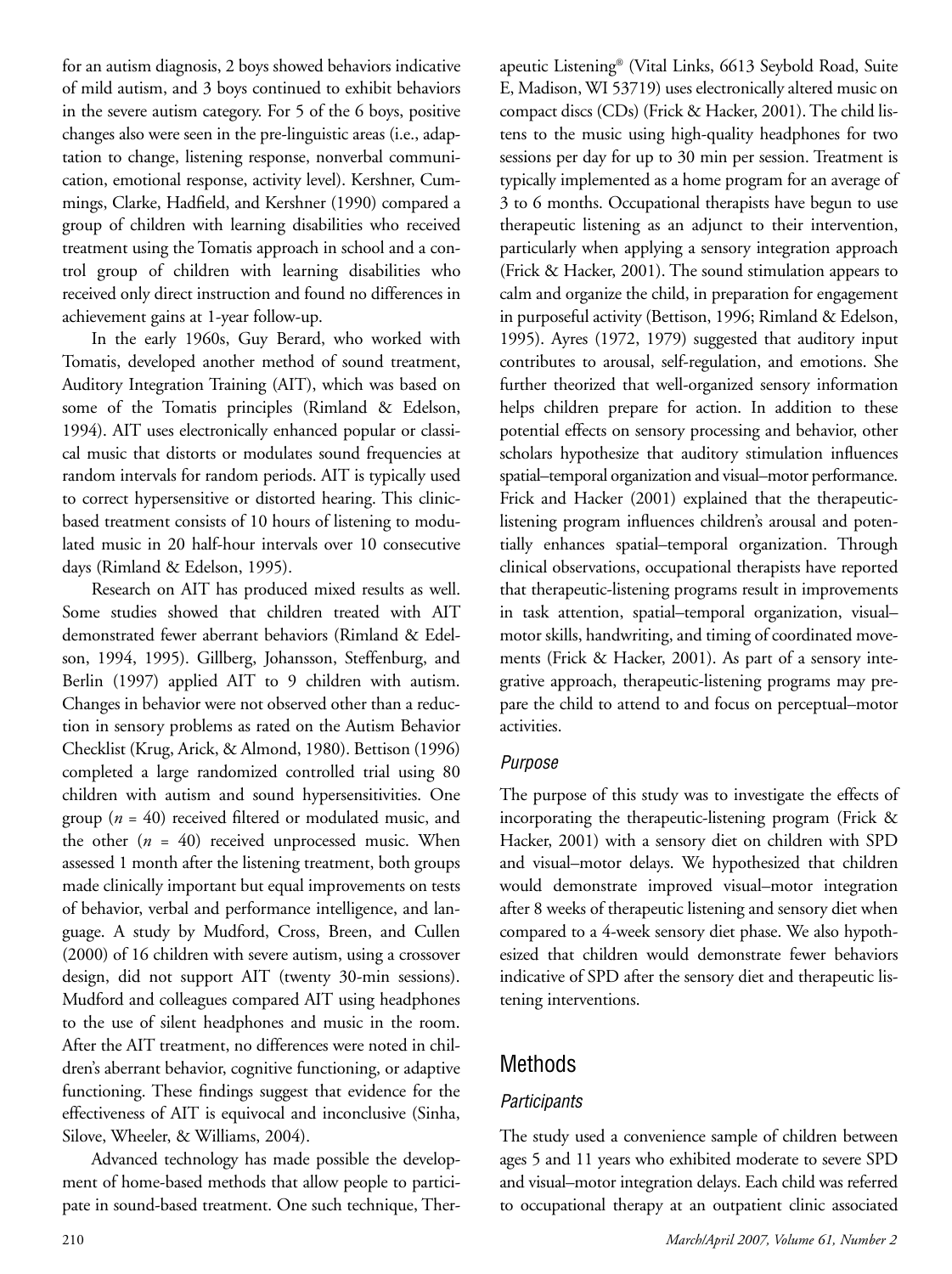with a children's hospital. Inclusion criteria were visual–motor integration delays as indicated by a score of at least 1 standard deviation below the mean on the Beery Developmental Test of Visual Motor Integration (VMI) (Beery, Buktenica, & Beery, 2004) and SPD as indicated by a score of definite difference (i.e., 2 standard deviations below the norm) on at least three subtests of the Sensory Profile (Dunn, 1999). Exclusion criteria for the participants in this study included moderate to severe mental retardation, cerebral palsy, Down syndrome, visual impairment, hearing impairment, and severe autism as reported by the parents and judged by parent report and child's performance on the VMI. A participant's condition, as documented in the medical record, could include any of the following: attention deficit hyperactivity disorder (ADHD), sensory integration disorder, mild autism or pervasive developmental disorder, Asperger syndrome, developmental delay, coordination disorder, or motor delays. Children on medication and those whose dosage was anticipated to change during the study were excluded. Participants who were currently receiving other therapy services were asked to continue in these therapies during this study. The authors determined that a sample of 10 would have adequate power to find effects. Using an effect size of 1.0 (based on preliminary data from one child who completed a trial of the protocol), a sample size of 10 participants yields a power of .76. Based on an effect size of 1.4 (expected effect size based on the preliminary results on the Sensory Profile), 10 participants yield a power of .92. Twelve children were recruited into the study, and 2 dropped out in the first phase.

#### Research Design

The participants were individually admitted into the study over a 10-month period. Each participant acted as his or her own control, first receiving 4 weeks of traditional sensory diet and then receiving 8 weeks of the therapeutic-listening (Frick & Hacker, 2001) program combined with the sensory diet. In the sensory diet program, the first author gave each family strategies to implement at home that would help the child modulate his or her sensory responses and arousal throughout the day. These strategies included various activities, including exercise, slow rhythmic rocking, deep pressure massage, or gum chewing. After the 4-week sensory diet, the first author prescribed an individualized therapeutic-listening program (while continuing the sensory diet) for each participant. Each program included specific CDs and a schedule for daily listening that the family implemented. The first author met with the families after 4 weeks to update and monitor the program. Sensory motor assessments before and after the study's phases measured the treatment effects.

### Instrumentation

Four standardized instruments were used to measure sensory responsiveness and visual–motor performance: the Sensory Profile (Dunn, 1999), the Draw-A-Person test (DAP; Vane, 1967), the VMI (Beery et al., 2004), and the Evaluation Tool of Children's Handwriting (ETCH; Admundson, 1995). The DAP, VMI, and ETCH were administered three times before and after each treatment phase. Because the Sensory Profile was not expected to change within a month, parents completed it only twice, during the first visit and 12 weeks later at the final visit. All tests were administered by the first author and were scored by other occupational therapists, blinded to the participants and to whether the tests were pretests or posttests.

The Sensory Profile (Dunn, 1999) is a standardized 125-item questionnaire that evaluates sensory processing, modulation of sensory input, and behavioral and emotional responses. The parent or caregiver who has daily contact with the child completes the questionnaire by reporting how often these behaviors occur. Reliability and validity are strong (Dunn, 1999). Raw scores for the Sensory Profile sections were used for statistical analysis.

The DAP test was used to measure integration of visual– motor skills (Short-Degraff & Holan, 1992; Vane, 1967). Mortensen's (1984) summary of research for the DAP found that test–retest reliability was .68 to .69 (1 week to 3 months) and interrater reliability was .68 to .96 (most found .80 to .90). Each participant was asked to draw a person on a blank sheet of paper. The test was scored by giving credit to each detail in the drawing according to specified criteria. The raw scores were used in statistical analysis.

The VMI (Beery et al., 2004) is a norm-referenced, evaluative measure of visual–motor integration for children ages 2–15 years. The test involves copying forms. In the VMI visual perception section, the child matches figures on the basis of their form, size, and position in space. In the motor coordination scale, the child draws lines within boundaries. Interscorer reliability is .94 for the VMI, .98 for the Visual, and .95 for the Motor. The VMI and its supplemental Visual and Motor tests had overall average reliability (interscorer, internal consistency, and test–retest) of .92, .91, and .89, respectively (Beery et al., 2004). In our study, the standard scores for the VMI and supplemental tests were used for data analysis.

The ETCH (Amundson, 1995) evaluates manuscript and cursive handwriting skills of children in Grades 1 through 6 who are experiencing difficulty with handwriting. Interrater reliability for total letters and numbers ranges from ICC = .82 to ICC = .84. For total letter legibility, test–retest reliability was  $r = .77$ , and for total number legibility,  $r = .63$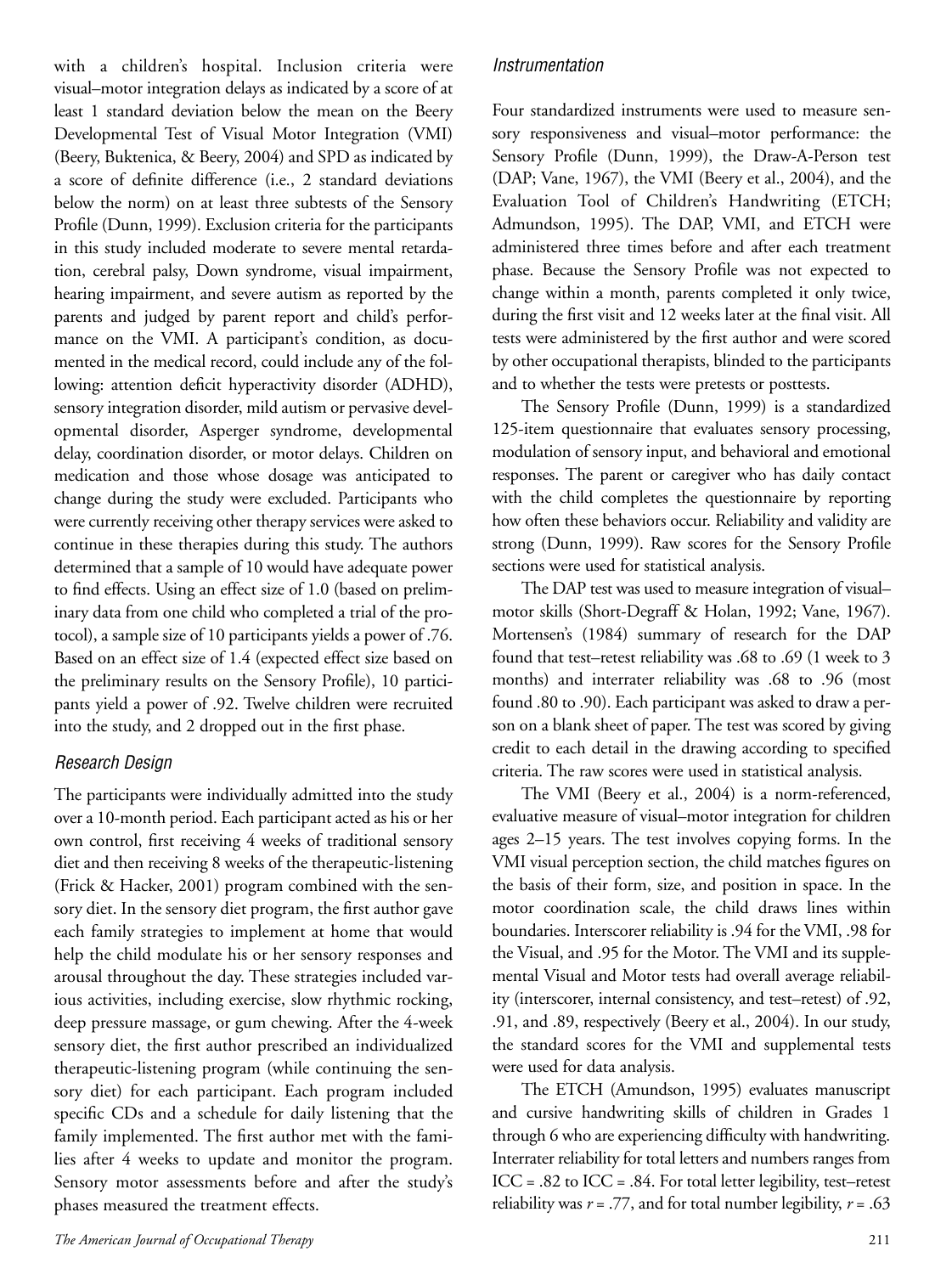(Diekema, Deitz, & Amundson, 1998). In our study, each participant wrote letters and numbers from memory. Only the first three subtests for manuscript handwriting were administered; these subtests included writing uppercase letters, lowercase letters, and numbers from memory. Tests were scored by an occupational therapist, blinded to the participant's identity and the study phase. Legibility raw scores were used for statistical analysis.

#### Intervention

Sensory diet phase. At the initial testing session, the first author developed a sensory diet to be implemented by the parents that was based on the initial Sensory Profile and the needs of the child. The sensory diet contained activities for the child to do at home that provided sensory input, such as movement, heavy work, or tactile stimulation. The researchers asked parents to fill out a daily checklist that recorded the type and frequency of the child's target behaviors as well as to track their use of sensory diet that was given to them at their first visit.

Therapeutic-listening and sensory diet phase. After 4 weeks of a sensory diet alone, the first author, who was trained in use of therapeutic-listening treatment, met with the families to develop a therapeutic-listening protocol. The parent was given the equipment needed to implement this treatment as an intensive home program. The equipment included a set of high-quality Sennheiser 500 headphones (Sennheiser Electron Corporation, 1 Enterprise Drive, Old Lyme, CT 06371) with a high resistance or impedance of at least 150 ohms and a frequency sensitivity to 23,000 Hz, and two to three CDs specifically selected for the child. Participants used their own portable CD players.

Modified CDs, altered by processing the music through an alternating high pass, low pass filter, were used in this study. When modified, the high and low frequencies of the music pass through at different intervals, creating a disruption in the sound of the music. Frick and Hacker (2001) explained the clinical significance of this type of modification:

What appears to be created with the use of modulated music is an "exercising" effect of the muscles in the middle ear. Flexibility of these muscles is necessary to transmit sensory information to primary sensory processing centers that support sensory modulation. . . . Biomechanically, it is the function of the middle ear muscles to contract or focus on sounds and relax to monitor ambient environment. (pp. 3–13)

The therapeutic listening protocol required the participants to listen to the prescribed music for two sessions daily with at least 3 hr between sessions. Each session lasted from 20 min to 30 min depending on the type of music prescribed. No one CD was used for longer than 3 weeks to prevent habituation. Participants were instructed to avoid activities that required intense focus and that would distract them from listening, such as watching TV or playing videogames during listening sessions.

Parents kept a listening log on their children to record the frequency of treatment and their children's response to the prescribed music. They were asked to continue documenting their use of a sensory diet and the frequency and severity of target behaviors throughout the treatment period. The researchers asked parents to document changes in target behaviors that reflected their goals for their child, such as increased eye contact, reduced outbursts, or decreased wetting accidents. After 8 weeks of protocol use, the researchers asked the parents open-ended questions in an interview to gather additional information about their child's behavior during the study period.

## Statistical Analysis

The SPSS (version 13.0) computer program was used to analyze the scores of the instruments in this study. Means and standard deviations of the dependent variable were summarized to demonstrate the group's performance at each observation interval. Scores for the VMI, DAP, and ETCH at each testing time were compared using repeated-measures analysis of variance (ANOVA). Pretest and posttest scores for the Sensory Profile were compared using paired *t* tests. When results were significant, post hoc multiple comparisons (Tukey's and Scheffé) were performed to determine which testing times were most significant (Cohen, 1988). The level of significance was set a priori at  $p = 0.05$ .

## Results

#### **Participants**

Ten out of 12 participants completed the full 12 weeks of the study. The age of those who completed the study ranged from 5 years, 8 months, to 10 years, 11 months. All had a sensory processing disorder as defined by at least three areas of definite difference on the Sensory Profile and had scored at least 1 standard deviation below the norm on the VMI. Their conditions, ages, and services received are presented in Table 1.

Participants were directed to complete two therapeutic listening treatment sessions per day for 8 weeks. According to the parents' logs, all but two parents were diligent in following the treatment protocol. These two implemented the treatment at least once per day and sometimes twice per day. All but one parent reported that their children did not change medications or therapy services during the 12-week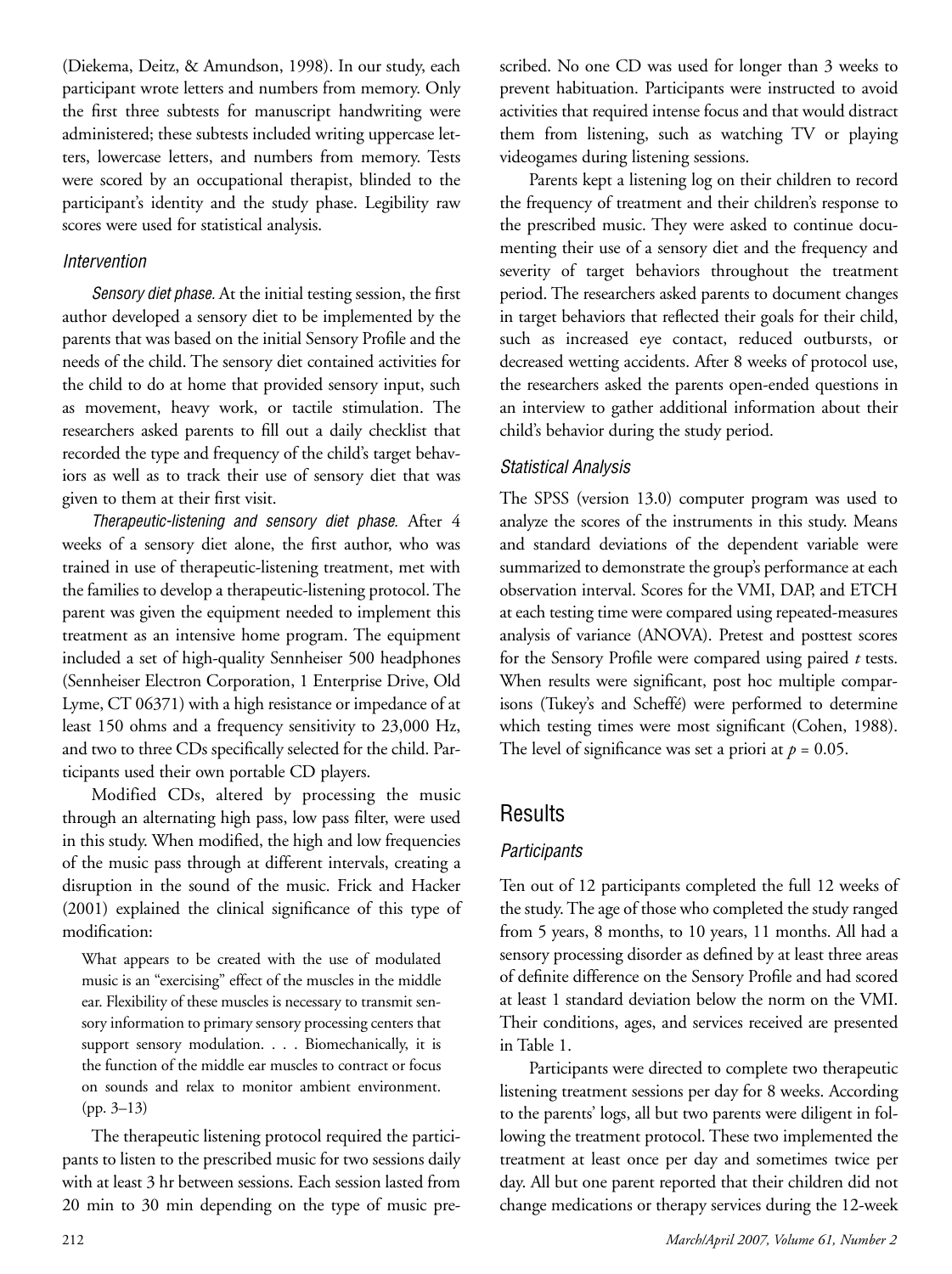#### **Table 1. Description of the Participants**

| Participant | Gender | Age*                | <b>Services</b>                          | Condition                           |
|-------------|--------|---------------------|------------------------------------------|-------------------------------------|
|             | Male   | 7 years, 2 months   | None. Previously received OT             | Asperger syndrome                   |
| 2           | Male   | 7 years, 3 months   | OT 2 times per month                     | Developmental delay, hypotonia      |
| 3           | Male   | 7 years, 3 months   | None. Previously received OT             | Sensory integration dysfunction     |
| 4           | Male   | 8 years, 4 months   | None                                     | ADHD, sensory integration disorders |
| 5           | Female | 5 years, 8 months   | OT weekly at school                      | Developmental delay                 |
| 6           | Male   | 10 years, 11 months | None. Previously received OT             | High-functioning autism             |
|             | Male   | 7 years, 0 months   | OT once per month                        | Coordination disorder               |
| 8           | Male   | 6 years, 1 month    | OT consultation                          | Asperger syndrome, anxiety disorder |
| 9           | Male   | 8 years, 6 months   | Previously received OT, PT once per week | ADHD, mild cerebral palsy           |
| 10          | Male   | 8 years, 7 months   | OT once per week                         | Arnold-Chiari malformation          |

Note.  $OT =$  occupational therapy; ADHD = attention deficit hyperactivity disorder;  $PT =$  physical therapy. \*Age at baseline.

study. One child's ADHD medication was reduced after 1 month of therapeutic listening because his behavior and attention had improved dramatically.

#### Sensory Responsiveness and Visual–Motor Performance Effects

Using a paired *t* test, Sensory Profile means for 9 of 14 subscales improved significantly between pretest and posttest (see Table 2). One-way ANOVA with repeated measures using the Greenhouse–Geisser adjustment were computed for DAP and ETCH raw scores and for VMI standard scores (see Table 3). When the three measures were compared, scores differed significantly for the visual and motor scales of the VMI and the lowercase, number, and total legibility scales of the ETCH.

Post hoc multiple comparisons using Tukey's test for honestly significant difference were calculated to identify which phases were associated with significant improvement in scores (see Table 4). The Tukey's analysis reveals that scores improved significantly only when the two phases were combined (01–03).

Using Scheffé compound contrast procedure, the mean scores for posttest 03 were compared to the average of the mean scores for pretests 01 and 02. Both the VMI visual

#### **Table 2. Paired t-Test Results of the Sensory Profile**

| Sensory Profile Total |                                                             | 367  | 10.6 | 439  | 15.1 | $-6.23$ | $.001*$ |
|-----------------------|-------------------------------------------------------------|------|------|------|------|---------|---------|
|                       | A. Auditory Processing                                      | 18.4 | 0.9  | 27.1 | 1.1  | $-6.78$ | $.001*$ |
|                       | B. Visual Processing                                        | 29.8 | 2.1  | 34.3 | 2.0  | $-1.97$ | .079    |
|                       | C. Vestibular Processing                                    | 40.1 | 1.2  | 43.0 | 2.4  | $-1.18$ | .265    |
|                       | D. Touch Processing                                         | 55.5 | 3.8  | 64.2 | 4.1  | $-2.78$ | $.021*$ |
|                       | E. Multisensory Processing                                  | 19.9 | 1.4  | 23.4 | 0.9  | $-2.86$ | $.019*$ |
|                       | F. Oral Sensory Processing                                  | 36.5 | 3.6  | 43.8 | 2.9  | $-2.75$ | $.022*$ |
|                       | G. Endurance and Tone                                       | 28.8 | 2.9  | 31.6 | 2.8  | $-1.54$ | .157    |
|                       | H. Body Position and Movement                               | 31.5 | 1.3  | 35.3 | 2.0  | $-2.27$ | $.049*$ |
|                       | Movement Affecting Activity Level                           | 19.4 | 1.2  | 21.3 | 1.3  | $-1.27$ | .235    |
|                       | J. Emotional Responses                                      | 10.1 | 1.0  | 12.7 | 0.7  | $-3.40$ | $.008*$ |
|                       | K. Modulation of Visual Input Affecting Emotional Responses | 11.9 | 0.7  | 13.9 | 0.8  | $-2.23$ | .052    |
|                       | L. Emotional/Social Responses                               | 41.1 | 2.5  | 54.0 | 3.4  | $-3.27$ | $.010*$ |
|                       | M. Behavioral Outcomes                                      | 13.6 | 0.7  | 17.7 | 0.9  | $-6.23$ | $.001*$ |
|                       | N. Items Indication Threshold Response                      | 10.5 | 0.6  | 11.2 | 0.4  | $-1.35$ | .209    |

 $*p < .05$ .

#### **Table 3. DAP, VMI, and ETCH One-Way Repeated-Measures ANOVA Results**

|            | Pretest 01 |            | Pretest 02 |            | Posttest 03 |            |         |
|------------|------------|------------|------------|------------|-------------|------------|---------|
| Assessment | Mean       | <b>SEM</b> | Mean       | <b>SEM</b> | Mean        | <b>SEM</b> | Sig.    |
| DAP-R      | 12.2       | 2.2        | 12.8       | 1.8        | 16.2        | 2.6        | .119    |
| VMI        | 83.5       | 1.8        | 83.8       | 2.6        | 88.3        | 5.4        | .430    |
| VMI-V      | 81.8       | 4.5        | 84.1       | 5.6        | 94.9        | 6.7        | $.022*$ |
| VMI-M      | 85.8       | 6.8        | 73.6       | 4.5        | 84.0        | 6.9        | $.036*$ |
| ETCH-LC    | 12.9       | 2.0        | 14.0       | 2.2        | 15.8        | 2.1        | $.046*$ |
| ETCH-UC    | 14.5       | 2.1        | 13.8       | 2.1        | 15.9        | 2.0        | .186    |
| ETCH-N     | 8.0        | 0.869      | 8.8        | 0.998      | 9.2         | 0.987      | $.002*$ |
| ETCH-T     | 52.6       | 7.9        | 53.5       | 7.9        | 60.8        | 7.8        | $.030*$ |

Note. ANOVA = analysis of variance; sig. = significance; DAP = Draw-A-Person test (Vane, 1967); VMI = Visual Motor Integration test (Beery et al., 2004); VMI-V = VMI, Visual subtest; VMI–M= VMI, Motor subtest; ETCH = Evaluation Tool of Children's Handwriting (Amundson, 1995); LC = lowercase; UC = uppercase;  $N =$  numbers;  $T =$  total.

#### $*p < .05$ .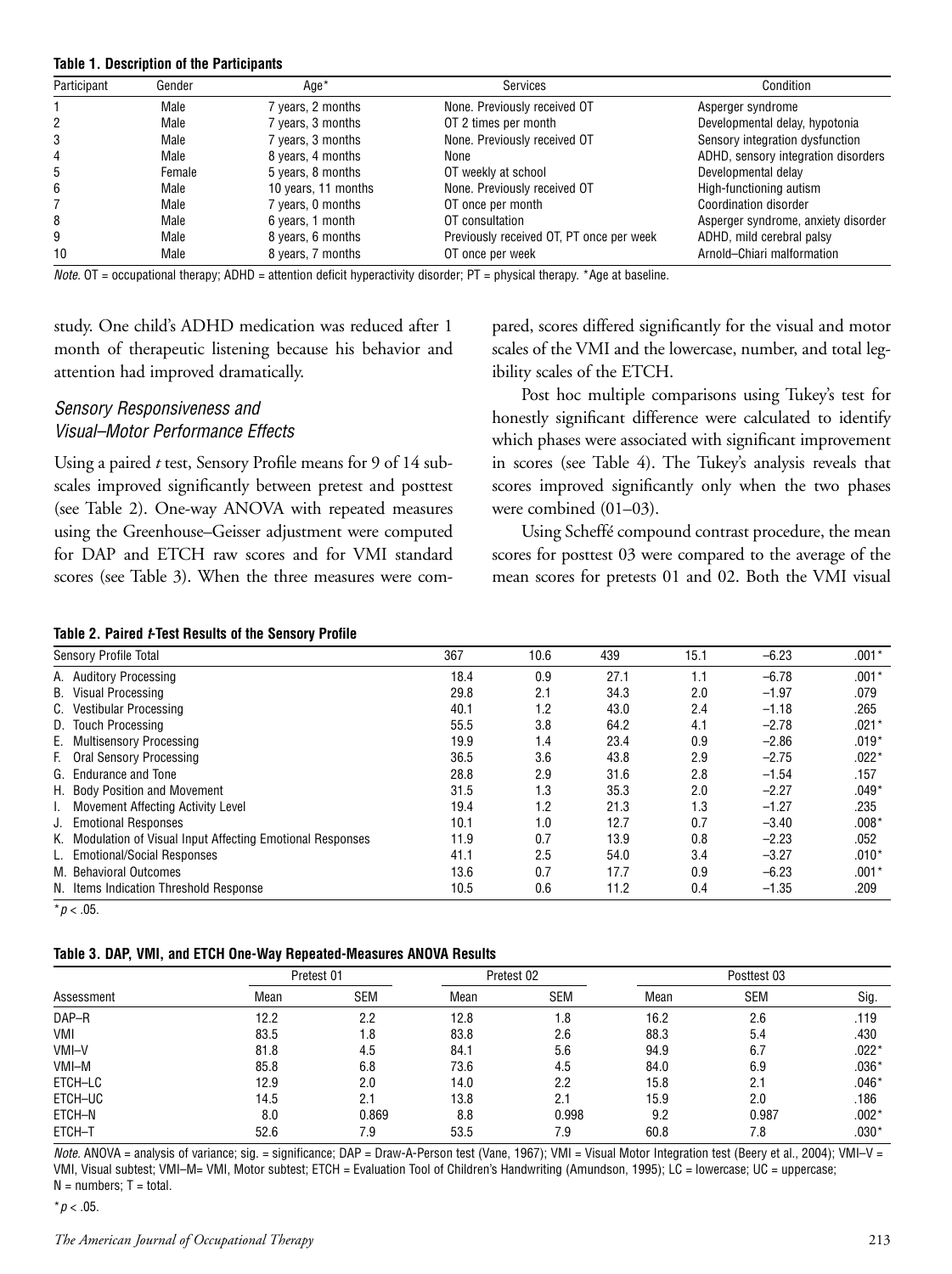**Table 4. Results of Tukey's Test for Post Hoc Multiple Comparisons**

| <b>Scales</b> | $01 - 02$ | $02 - 03$ | $01 - 03$ |
|---------------|-----------|-----------|-----------|
| VMI-V         | ΝS        | ΝS        | S*        |
| VMI-M         | $S(d)^*$  | <b>NS</b> | ΝS        |
| ETCH-LC       | ΝS        | <b>NS</b> | $S^*$     |
| ETCH-N        | $S^*$     | <b>NS</b> | $S^*$     |
| ETCH-T        | <b>NS</b> | ΝS        | ΝS        |
|               |           |           |           |

*Note.* (d) denotes decrease of mean scores.  $NS = not$  significant;  $S =$  significant; VMI = Visual Motor Integration test (Beery et al., 2004); VMI–V = VMI, Visual subtest; VMI–M = VMI, Motor subtest; ETCH = Evaluation Tool of Children's Handwriting (Amundson, 1995);

 $LC = lowercase$ ; N = numbers; T = total.

 $* p < .05$ .

subscale and the ETCH total legibility subscale demonstrated significant improvement when posttest 03 scores were compared to the means for pretest 01 and 02 scores  $(p < .05)$ .

Qualitative results were provided through logs that the parents kept during the therapeutic listening program and the interviews after the program. Parents of 4 of the 5 participants with reported auditory hypersensitivity stated that their children were more tolerant of noise. Of the 4 participants reported to have tantrums daily or weekly, the parents indicated that tantrums had either stopped completely or decreased dramatically in frequency, duration, and intensity. Five of 6 parents, who reported at baseline that their children were high energy or very active, stated that their children were calmer during the therapeutic listening program. During the 8 weeks of therapeutic listening, 4 parents reported that they received reports that their children's performance in school had improved, and 3 parents reported that their children's eye contact improved.

## Discussion

The participants demonstrated remarkable improvement in behaviors that reflected sensory processing (the participants increased an average of 71 points on the Sensory Profile). The participants improved in 9 of 14 subtests (see Table 2), with the greatest differences in auditory processing and behaviors associated with sensory processing. Studies of AIT have demonstrated similar results in that children's sensory problems declined (Gillberg et al., 1997) and behaviors improved (Bettison, 1996; Rimland & Edelson, 1995). Other studies of AIT have not shown this dramatic reduction in sensory and behavioral problems (Mudford et al., 2000; Zollweg, Palm, & Vance, 1997). Intervention in the current study differed from these earlier studies in that the therapeutic-listening program, although therapist directed, was implemented by parents at home, whereas AIT programs are administered by trained specialists in the clinic. Additionally, each child had a sensory diet recommending specific sensory experiences throughout the day. The sensory activities provided an active component to the therapeuticlistening program, based on the concept that therapeutic listening helps prepare the child for purposeful activity.

Our results suggest that the therapeutic-listening program in combination with a sensory diet facilitated substantial improvement in children's behavior as measured by the Sensory Profile. The parent interviews at the end of the study provided insight into some of the behavioral changes. Parents stated that their children demonstrated improved attention, greater interaction with peers, decreased nightmares, improved transitions, better listening, greater selfawareness, better communication, improved sleep patterns, and more consistency in following directions. The interviews and logs also suggested that the therapeutic-listening program appeared to have differential effects according to the child's behavioral problems. One parent wrote,

[My son] is now interacting with classmates. He [now] talks about [his friends]. His teacher said he used to walk outside the play area with his head down to avoid the other kids. Now he is playing beside the other kids. Eye contact is improved.

Therapeutic listening is believed to improve spatial– temporal organization (Frick & Hacker, 2001), and to examine this effect, we measured visual–motor and handwriting performance. Our findings offer minimal support that therapeutic listening improves temporal–spatial skill. Comparison of DAP mean scores did not support the treatment effect. Additionally, visual–motor integration and the VMI motor subscale did not change between baseline and treatment phases. However, improvements seen on the visual subscale were significant, indicating that therapeutic listening appears to affect visual perception. Participants' handwriting also improved over the course of the study. Post hoc analysis showed that the participants made considerable improvement in writing their lowercase letters over the entire 12-week period, although this improvement was not greater during the therapeutic-listening phase. Number writing showed greater improvement during the baseline phase, then gradual improvement over the treatment phase, thus not supporting a treatment effect. However, total legibility improved significantly during the treatment period (7%) compared to the baseline phase (1%). In the 2 of the 10 children who were receiving services for handwriting skills during the study, performance jumped when therapeutic listening was implemented. One scored 3% and 5% on the two pretests, respectively, and scored 17% on posttest, and the other scored 40% and 48% on the two pretests, respectively, and scored 61% on the posttest. The parent of the former noted that after her child started therapeutic listening, the child became more interested in writing.